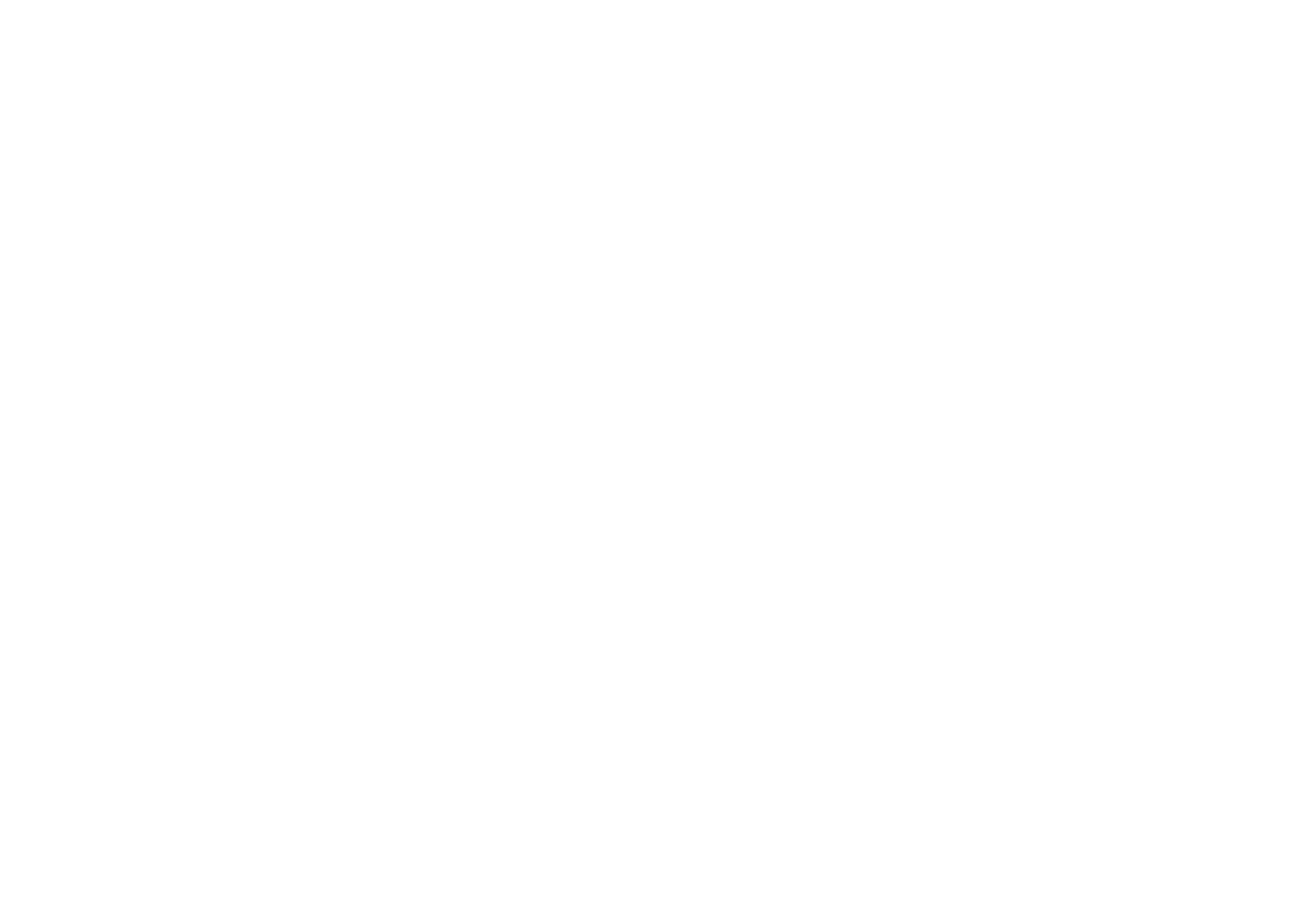# **Contents**

| I. Propaganda becomes practice 5                                  |  |
|-------------------------------------------------------------------|--|
| II. The isolation of oblivion 6                                   |  |
| III. Power loves to divide 6                                      |  |
| IV. From theory to action $\dots \dots \dots \dots \dots \dots$ 7 |  |
| V. For a New Atlantis 8                                           |  |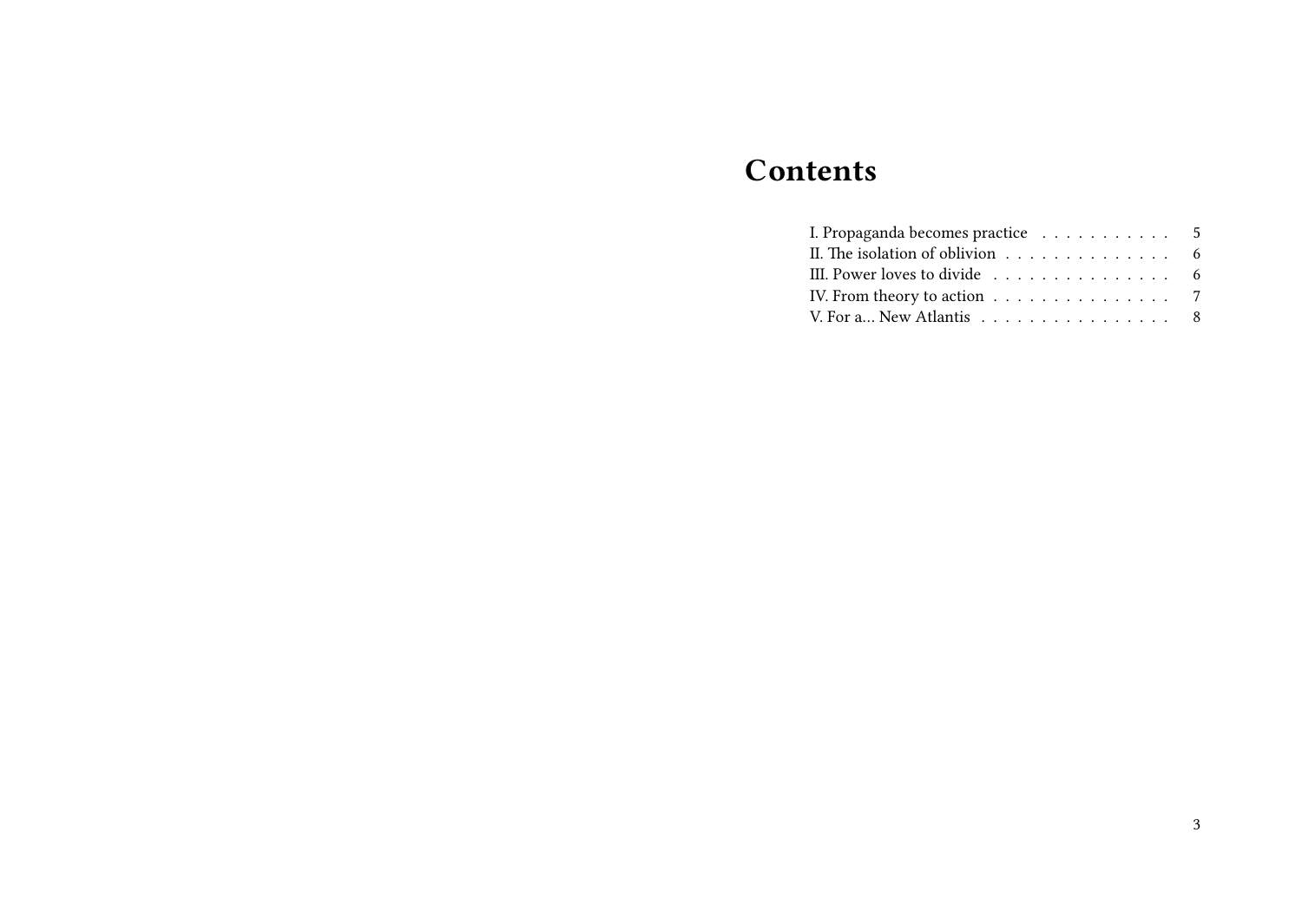the state and the society a new uncharted territory may rise, not in geographical terms, but with unlimited freedom. In this **new Atlantis** there won't be an inch of ground for prisons and hangmen. Today from the prisons of Greece we send strength and solidarity to the imprisoned brothers and sisters around the world. Separately though we want to mention **Nicola** and **Alfredo (imprisoned for an action of FAI)** in the special wing of the italian prisons, where their mail is being censored and their texts confiscated by the police of… thought.

Comrades we are always by your side.

# **ACTION REPLACES TEARS**

### **NOTHING LESS THAN EVERYTHING**

**Conspiracy of Cells of Fire FAI/IRF**

**Imprisoned Members Cell**

Korydallos Prisons

03/04/2014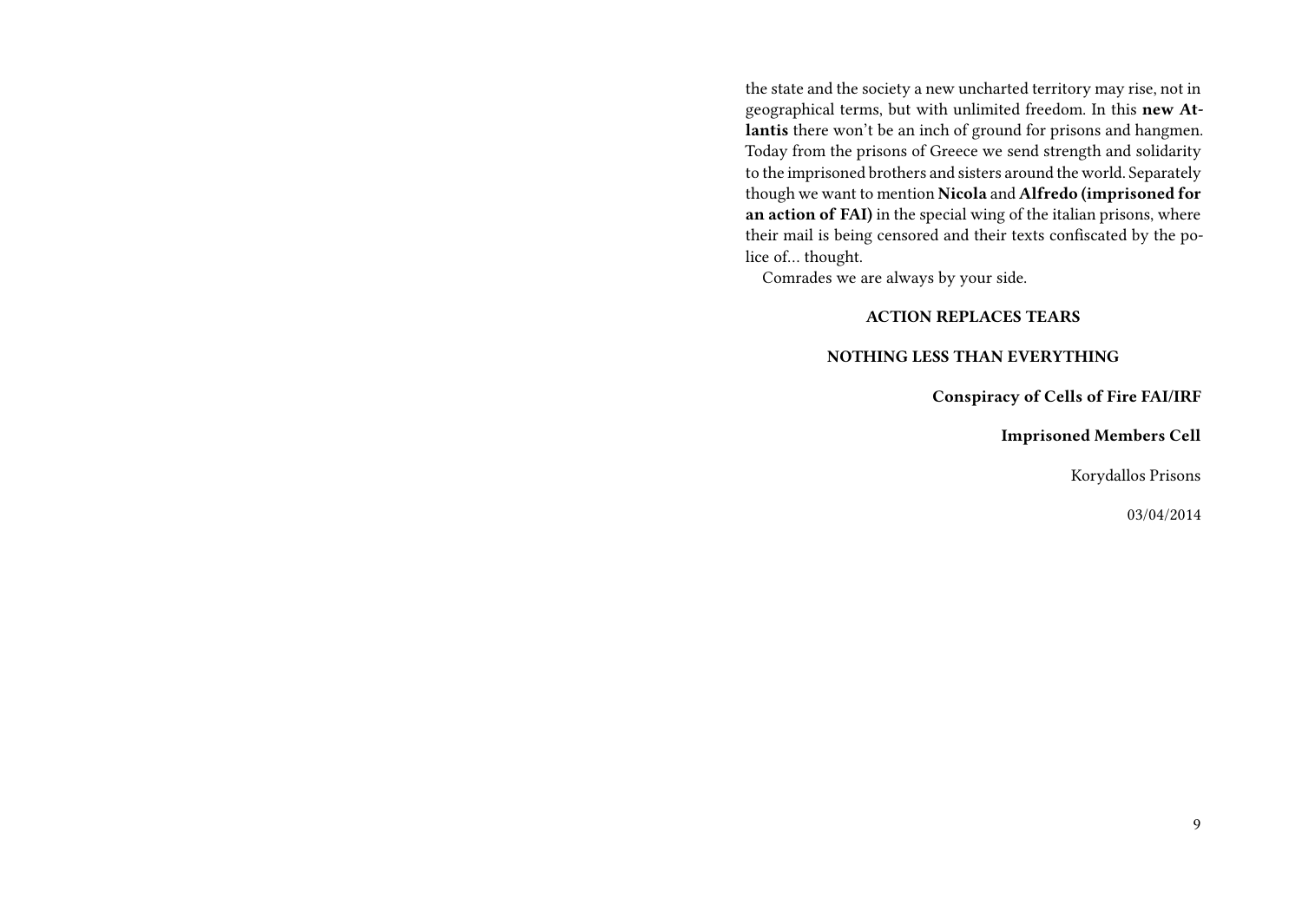threats and punishment. Above the remains of the consumerist paradise, the petty happiness, the small property and the possession of objects, rises **the Law and Order Party**. The authority says "those that I cannot befool, at least I will intimidate…" So fear rules. The Conspiracy of Cells of Fire have made our intentions clear. **To terror you respond with terror.** The only way to dissipate fear and its tyranny is to transfer it in the enemy's yard. The **anarchist armed guerilla** through autonomous affinity cells that sometimes meet inside the **FAI** informal network and sometimes they don't is our response to the authority.

Of course for us who live in the land of captivity, there are few choices and they are often locked. **But in the difficulty lies the beauty of the struggle.**

Until we create "our own day" we often find ourselves in an intermediate state of struggle. Just like today, the moment that this text is being written, there are **protests** in almost all prisons in Greece against the fascist draft bill about the Type C prisons (by denying to be locked in at noon, prisoners' gatherings and slogans in the yards, abstention from meals etc).

We are aware of the contradictions that exist in protesting inside the prisons. To put it simply, for us even a golden prison is always a prison. What we want is not the amelioration of the living conditions in the prison, but the destruction of the prison itself. Certainly, the **intermediate struggles** can neither express us in full nor do they contain the amount of hate we feel against prisons. But in a state of captivity, even these short moments of rudimentary destabilization of the prison's normal functioning are, maybe, some necessary breathings that keep our promise alive, that **"our day will come…"**

### **V. For a… New Atlantis**

We know that every day dozens of insubordination actions meet, wishing to take down the world of authority. Through the ruins of *A provocation… The flight of Christodoulos Ksiros from prison and his return to the armed struggle.*

*Many lies… The tv monologue, which describes how things inside prison are, making them look like a movie. "Terrorists who run things in prison…"*

*"The members of CCF are bossing prison guards around"*

*"Terrorists celebrate new year's Eve and plan a prison escape."*

*The enemy… The contruction of a prison inside prison codenamed "maximum security prison, type C".*

*A truth… All of the world's locks are not enough to imprison our unfaltering decision to remain enemies of authority until the end…*

# **I. Propaganda becomes practice**

In recent months, journalists, as owners of the only truth, following the commands of authority, created a teriffying atmosphere. A television script of "truth", that talked about "bloodthirsty terrorists" and which was enriched with a provocative bounty of four million euros for every aspiring snitch, who would contribute to the arrest of the wanted persons. Behind that ommunicative tide of lies, the truth of repression made its appearance.

### **Propaganda is followed by action…**

The police campaign started with dozens of evasions in the houses of comrades and other individuals of the anarchist movement. At the same time, the terror hysteria had already thrived and the time was right to test the proposition of staritng thr first Greek Guandanamo. A Guandanamo, which authority firstly seeks to apply in Domokos prison, then in every prison and then everywhere, in the streets, in the city squares, into the people's brains and souls. Because that is the target, indeed.